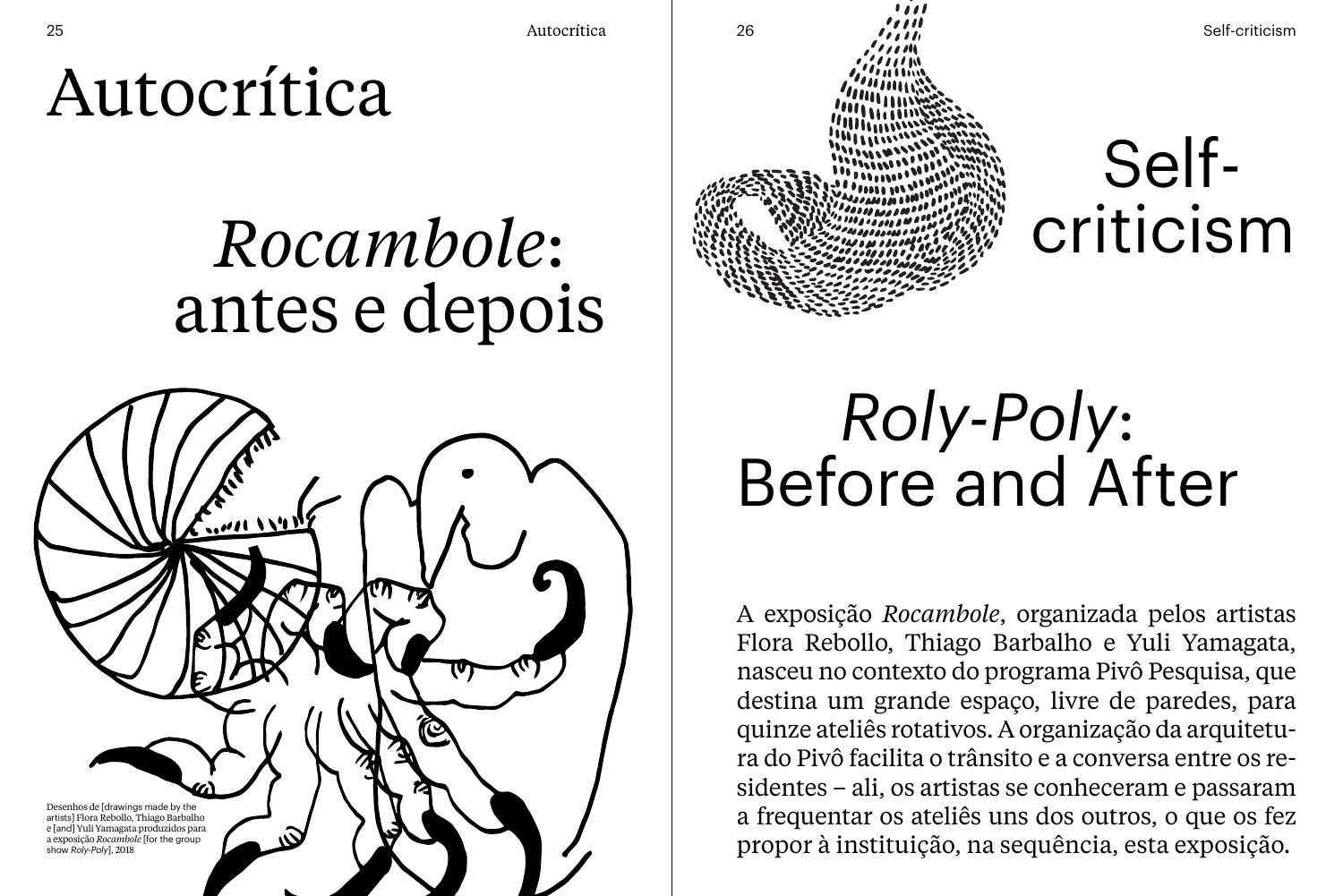Autocrítica Self-criticism

Os trabalhos apresentados em *Rocambole* evidenciavam a manufatura e empregavam técnicas tidas como mais rudimentares ou ao alcance das mãos – o desenho, a costura e os moldes manuais –, na contramão de aludir a tecnologia que caracteriza essa geração de artistas. Muitos dos materiais utilizados – a canetinha, o giz de cera e o lápis de cor –, apontavam uma suposta falta de nobreza, pois costumam ser associados ao diletantismo na prática de arte. A busca pelo singelo se estendia ao título da mostra e a algumas composições que evocavam o universo infantil, em figuras estufadas de espuma, desenhos tipo *doodle* e o emprego de cores fluorescentes. A expografia se desdobrava em uma espécie de jogral de afinidades entre as práticas de cada participante, em que o trabalho de um reverberava no do outro, dotados de humor e desembaraço. Algumas obras esbarravam- -se sem cerimônias, como a escultura *Jogging*, de Yuli, simulacro de uma pequena perna em tecido, que calçava um tênis, e literalmente pisava no desenho Sem título, de Flora, disposto no chão. Outras eram de autoria coletiva, como a pintura *Mapa*, feita em conjunto por Flora e Thiago, onde ecoavam elementos similares, apontando o lugar em que suas práticas se aproximam. A mostra prescindia de um tema guarda-chuva e seu mote era a vontade de colaboração entre os envolvidos e o processo de construção, reflexo das produções individuais desses artistas, mais resultantes da prática cotidiana no ateliê do que originadas em enunciados textuais.

Em julho de 2018, por ocasião do encerramento da exposição, realizou-se uma Conversa Pública entre os participantes de *Rocambole*, a artista convidada Erika Verzutti e Fernanda Brenner, diretora artística do Pivô. A certa altura do debate, Erika sublinhou que, assim como ela, esses artistas fazem trabalhos de arte que não precisam de uma razão maior para existir além de simplesmente serem feitos. A artista também destacou a relevância de poder discorrer sobre decisões formais que não miram um assunto que se pretende "sério" ou "grandioso", mas que são a própria matéria da pesquisa. Notou-se, ainda, que os artistas de *Rocambole* fazem parte de uma geração, ativa nos últimos cinco ou dez anos, em que predominam práticas mais discursivas, em especial a partir de temas sociais e políticos.

\*

The exhibition *Roly-Poly*, organised by artists Flora Rebollo, Thiago Barbalho and Yuli Yamagata, emerged from Pivô Research, a residency programme that provides a large open-space area for 15 rotating studios. The layout of Pivô's architecture facilitates movement and interaction amongst participants. Following their participation in the programme, the artists – who met at Pivô and spent time in each other's studios – decided to propose an exhibition.

The artworks exhibited in *Roly-Poly* focused attention on manufacturing and the use of techniques that are considered rudimentary or manual – such as drawing, sewing and manual moulding – as a counterpoint to the use of technological processes typical of the artists' generation. Some of the materials used – felt tip pen, chalk and pencil – suggest a purported lack of sophistication, as they are commonly associated with dilettantism in art. The artists' search for the uncomplicated was extended to the title of the show: *Roly-Poly*, a popular Brazilian roulade cake, and to some pieces that evoke the universe of children, such as stuffed toys, doodle drawings and the use of fluorescent colors. The exhibition was set up as a play on affinities between each artist's practice, where one production reverberated into the other, combining humour and a sense of ease. Some artworks touched each other unceremoniously; such as Yamagata's sculpture *Jogging*, resembling a small fabric leg wearing a training shoe, which literally stepped onto Rebollo's drawing Untitled, displayed on the floor. Other works were collective, such as the painting *Mapa* [Map], a collaboration between Rebollo and Barbalho, which evoke similar elements pointing to the common ground in their practices. The exhibition dispensed with an all-encompassing theme and its motto was a desire to collaborate and the process of making: symptoms that reflect these artists' individual productions, which are more the result of everyday practice in the studio than the product of textual formulations.





Vista da exposição *Rocambole* [Overview of the group show *Roly-Poly*] / Foto [Photo]: Everton Ballardin

Thiago Barbalho, *Leite desordenado* [Cluttered Milk], 2018 Foto [Photo]: Everton Ballardin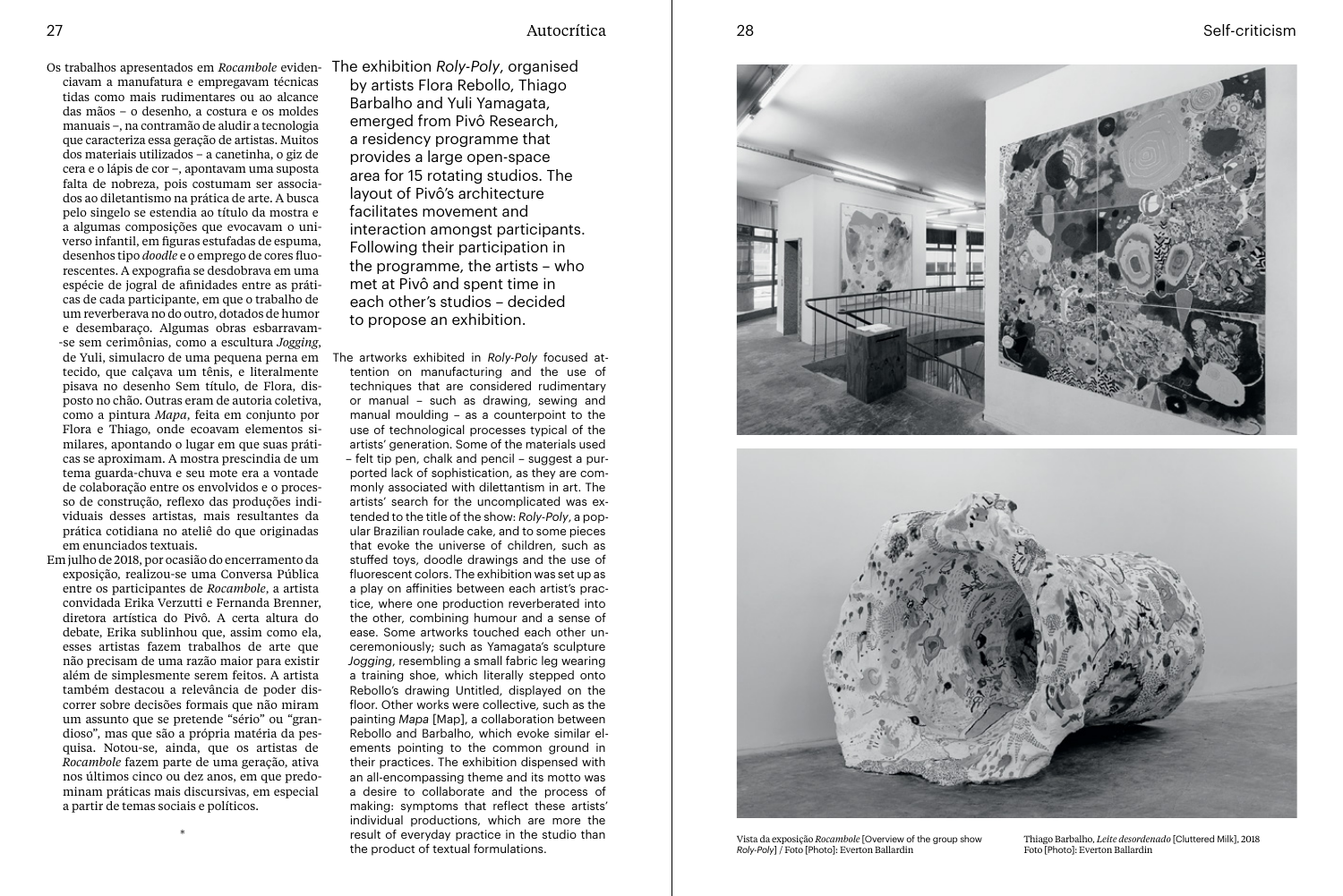Recebo o convite para escrever sobre a exposição *Rocambole* em outubro de 2018, por volta de dez dias antes do segundo turno das eleições que vão definir o próximo Presidente do Brasil. As pesquisas revelam em primeiro lugar Jair Bolsonaro, candidato de extrema-direita, cujo discurso de ódio anuncia uma grave cisão com a democracia e, por consequência, abala a existência de um espaço de liberdade para a arte. Neste período que precede as eleições, a subjetividade de grande parcela da população, na qual me incluo, vem sendo capturada pela ameaça que o candidato representa. Decerto, refletir sobre arte nesta conjuntura esbarra em muita apreensão, em especial com relação às possibilidades de livre expressão no Brasil que se desenha. No programa de governo apresentado por Bolsonaro não há sequer uma proposta para as políticas culturais. Nesse contexto, é importante destacar que o Pivô obtém a maior parte de sua receita a partir da captação de recursos por meio da Lei Rouanet, e, há mais de quatro anos, é um dos únicos espaços em São Paulo, ao lado da Fundação Armando Alvares Penteado (FAAP), que mantém um programa contínuo de residências. Verifica-se, portanto, que os poucos espaços autônomos de arte no país dependem substancialmente das políticas públicas culturais para que continuem existindo.

Dia após dia, recentes episódios de ataques à cena artística no Brasil revelam motivações escusas e usos políticos. Em setembro de 2017, a partir de *posts* publicados nas mídias sociais do Movimento Brasil Livre (MBL), grupos conservadores de direita e religiosos neopentecostais conseguiram que o Santander Cultural, em Porto Alegre,

fechasse a exposição *Queermuseu* – *cartografias da diferença na arte brasileira*, 1 apenas alguns dias após sua abertura. Alegou-se que as obras apresentadas configuravam um atentado à moralidade e a promoção da pedofilia e da zoofilia. Dias depois, o alvo se voltou para a performance *La bête*, de Wagner Schwartz, apresentada no 35º Panorama da Arte Brasileira no Museu de Arte Moderna de São Paulo (MAM). O ataque, ligado à acusação de pedofilia, mais uma vez foi iniciado nas mídias sociais do MBL e avançou para um grave linchamento virtual

In July 2018, to mark the end of the exhibition, Pivô hosted a Public Conversation with the artists behind *Roly-Poly*, who were joined by artist Erika Verzutti and Pivô Director Fernanda Brenner. Verzutti highlighted that – similarly to her own work – these artists make artworks that do not require a main reason to exist rather than the simple fact that they have been made. Verzutti also underlined the importance of being able to talk about formal decisions that do not infer a subject that is supposedly "serious" or "noble" but that compose the actual substance of the research. It was also noted that the artists who participated in *Roly-Poly* are part of a generation that has been active for five to ten years and that has favoured more discursive practices, in particular, within social and political themes.

I was invited to write about *Roly-Poly* in October 2018. In approximately ten days, Brazilians will vote on the second round of elections to select our next President. The leader in the polls is Jair Bolsonaro, a far-right candidate whose hateful discourse announces a serious digression from democracy and, consequently, impacts on the existence of a space for freedom in art. In the run-up to the final vote, the subjectivity of a great part of the Brazilian population – in which I am included – has been engulfed by the threat that the leading candidate represents.

\*

In fact, to reflect on art in this context fills me with great apprehension, particularly with regards to the future of free expression in Brazil. In Bolsonaro's government proposal, cultural policies are not even mentioned. In this context, it is important to bear in mind that Pivô's main source of funding is the Rouanet

Law – an incentive law that is Brazil's main instrument to support cultural projects – and that, for the past four years, the institution has been one of the few spaces in São Paulo, alongside Fundação Armando Alvares Penteado (FAAP), to offer an ongoing programme of art residencies. The limited number of independent art spaces in the country heavily relies on cultural public policies to survive.

Recent attacks on art in Brazil reveal ulterior motives and political machinations. In September 2017, encouraged by social media posts by

ao artista, que chegou a sair do país após sofrer inúmeras ameaças de morte. No mês seguinte, a exposição *História da sexualidade*, organizada pelo Museu de Arte de São Paulo Assis Chateaubriand (MASP), foi inaugurada com a proibição de visitação para menores de dezoito anos, fato inédito na história de setenta anos do museu.

Com o intuito de manipular a opinião pública a favor do desmonte das políticas públicas culturais, essas organizações de direita se alinham disseminando sistematicamente a noção de que artistas são agentes imorais, ligados a uma esquerda que ameaça os valores cristãos "da família", além de "vagabundos sustentados pela Lei Rouanet". É evidente a instrumentalização da arte por parte de uma agenda conservadora, em um amplo contexto de perseguição e tentativa de criminalização daqueles identificados com os movimentos de esquerda, bem como o projeto de banir o pensamento crítico e o debate associados a essa corrente política. À época de todos esses ataques, o candidato supracitado se aproveitou das polêmicas para aparecer de maneira efusiva na mídia, colocando-se em oposição às mencionadas mostras, chegando mesmo a afirmar, em um programa de televisão : "tem que fuzilar os autores dessa exposição" (em referência à *Queermuseu*). Com frequência,

seu discurso alveja povos indígenas, negros,<br>mulheres,  $\bigwedge$  LGBTQIA+s e movimentos LGBTQIA+s e movimentos sociais. Na semana que antecede o segundo turno das eleições, o cenário político traumático se agrava, e o candidato chega a falar de exílio e prisão a seus opositores, enaltecendo a ditadura civil-militar, em outra oportunidade de pronunciamento público.<sup>3</sup>

Entrego este texto com Bolsonaro recém-eleito e com a convicção de que será preciso disputar, a partir de agora, de forma incessante um lugar de liberdade para a arte no Brasil.

\*

right-wing activists Movimento Brasil Livre (MBL),

conservative and Christian groups were successful in demanding that Santander Cultural, an art venue in Porto Alegre, close down the exhibition *Queer-Museum – Cartographies of Difference in Brazilian Art*, only a few days after its opening. The allegation was that the exhibited artworks were immoral and promoted paedophilia and zoophilia. Days later, a new target was Wagner Schwartz's performance *La bête*, presented at the 35th Panorama of Brazilian Art at Museu de Arte Moderna de São Paulo (MAM). The attack, also linked to an accusation of paedophilia, was once again triggered by MBL's social media posts, which led to the vicious digital lynching of the artist, who left the country after several death threats. In the following month, the exhibition *Histories of Sexuality* – organised by Museu de Arte de São Paulo Assis Chateaubriand (MASP) – set an over-18s admission policy, an unprecedented decision in the 70 years of the museum's history. These right-wing organisations are aligned with the objective of manipu-

lating public opinion against cultural policies via the systematic dissemination of the notion that artists are immoral agents linked to a leftwing force that threatens "family values" and "tramps supported by Rouanet Law". This is an attempt to exploit art for the benefit of a conservative agenda, in a broader context of persecutions and the criminalisation of individuals who are perceived to be linked to leftwing parties, as well as an effort to abolish critical thought and intellectual debate associated with them. At the time of these attacks, the presidential candidate made gushing media appearances in order to profit directly from the controversy. In a TV show Bolsonaro declared his opposition to these exhibitions stating that: 'the authors of this show [*Queer-Museum*] deserve to be shot'. His discourse often targets indigenous and black people, women, LGBTQIA+s and social movements. With only one week to the second round of presidential elections, tension is on the rise as the candidate spoke openly about the exile and incarceration of his adversaries, celebrating the civil-military dictatorship.

\*